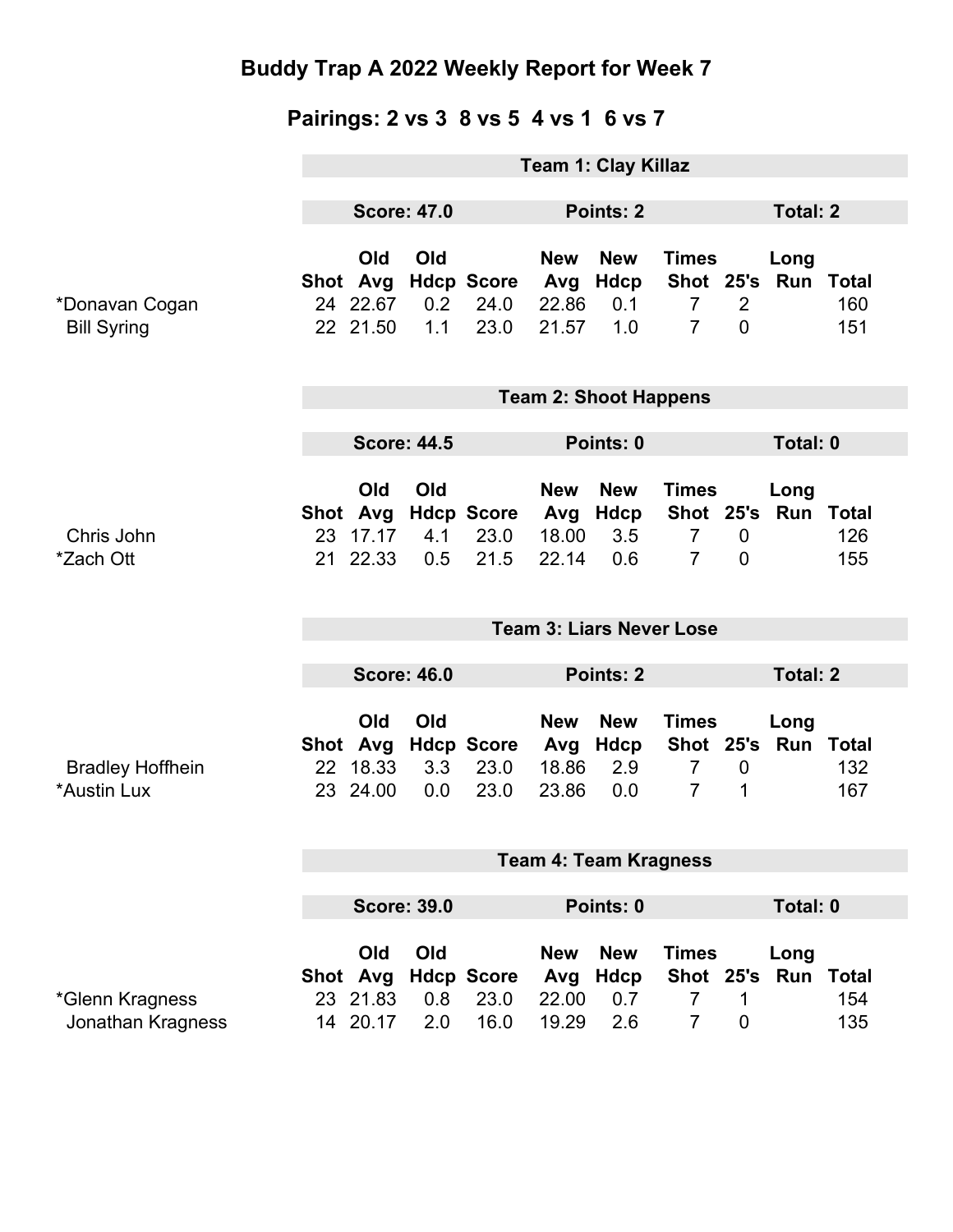### **Pairings: 2 vs 3 8 vs 5 4 vs 1 6 vs 7**

|                                              | <b>Team 5: Sherfwoof LLC</b> |                                         |                   |                                   |                                     |                                  |                                                               |                             |                             |                            |
|----------------------------------------------|------------------------------|-----------------------------------------|-------------------|-----------------------------------|-------------------------------------|----------------------------------|---------------------------------------------------------------|-----------------------------|-----------------------------|----------------------------|
|                                              | <b>Score: 48.0</b>           |                                         | Points: 2         |                                   |                                     |                                  | <b>Total: 2</b>                                               |                             |                             |                            |
| *Brandon Peterson<br><b>Natalie Peterson</b> |                              | Old<br>Shot Avg<br>25 21.50<br>22 17.67 | Old<br>1.1<br>3.7 | <b>Hdcp Score</b><br>25.0<br>23.0 | <b>New</b><br>Avg<br>22.00<br>18.29 | <b>New</b><br>Hdcp<br>0.7<br>3.3 | <b>Times</b><br>Shot 25's<br>$\overline{7}$<br>$\overline{7}$ | $\mathbf{1}$<br>$\mathbf 0$ | Long<br>Run<br>25           | <b>Total</b><br>154<br>128 |
|                                              | Team 6: Hidin from Biden     |                                         |                   |                                   |                                     |                                  |                                                               |                             |                             |                            |
|                                              | <b>Score: 30.0</b>           |                                         |                   | Points: 0                         |                                     |                                  |                                                               | Total: 0                    |                             |                            |
| Armando Lorenzi<br>*Dominic Lorenzi          |                              | Old<br>Shot Avg<br>17.67<br>23.33       | Old<br>3.7<br>0.0 | <b>Hdcp Score</b>                 | <b>New</b><br>Avg<br>17.67<br>23.33 | <b>New</b><br>Hdcp<br>3.7<br>0.0 | <b>Times</b><br>3<br>3                                        | $\mathbf 0$<br>1            | Long<br>Shot 25's Run Total | 53<br>70                   |
|                                              | <b>Team 7: Double Taps</b>   |                                         |                   |                                   |                                     |                                  |                                                               |                             |                             |                            |
|                                              | <b>Score: 44.0</b>           |                                         |                   |                                   | <b>Points: 2</b>                    |                                  |                                                               |                             | <b>Total: 2</b>             |                            |
|                                              |                              | Old<br>Shot Avg                         | Old               | <b>Hdcp Score</b>                 | <b>New</b><br>Avg                   | <b>New</b><br>Hdcp               | <b>Times</b><br>Shot 25's                                     |                             | Long                        | <b>Run Total</b>           |
| Dan Meyer<br>*Justin Mrugala                 |                              | 21 24.17<br>23 16.83                    | 0.0<br>4.3        | 21.0<br>23.0                      | 23.71<br>17.71                      | 0.0<br>3.7                       | $\overline{7}$<br>$\overline{7}$                              | 3<br>$\overline{0}$         |                             | 166<br>124                 |
|                                              | Team 8: League average       |                                         |                   |                                   |                                     |                                  |                                                               |                             |                             |                            |
|                                              | <b>Score: 42.6</b>           |                                         | Points: 0         |                                   |                                     |                                  | Total: 0                                                      |                             |                             |                            |
|                                              |                              | Old                                     | Old               | Shot Avg Hdcp Score               | <b>New</b>                          | <b>New</b><br>Avg Hdcp           | <b>Times</b><br>$\mathbf 0$                                   | $\overline{0}$              | Long<br>Shot 25's Run Total | $\mathbf 0$                |

Super Shooters: Brandon Peterson 25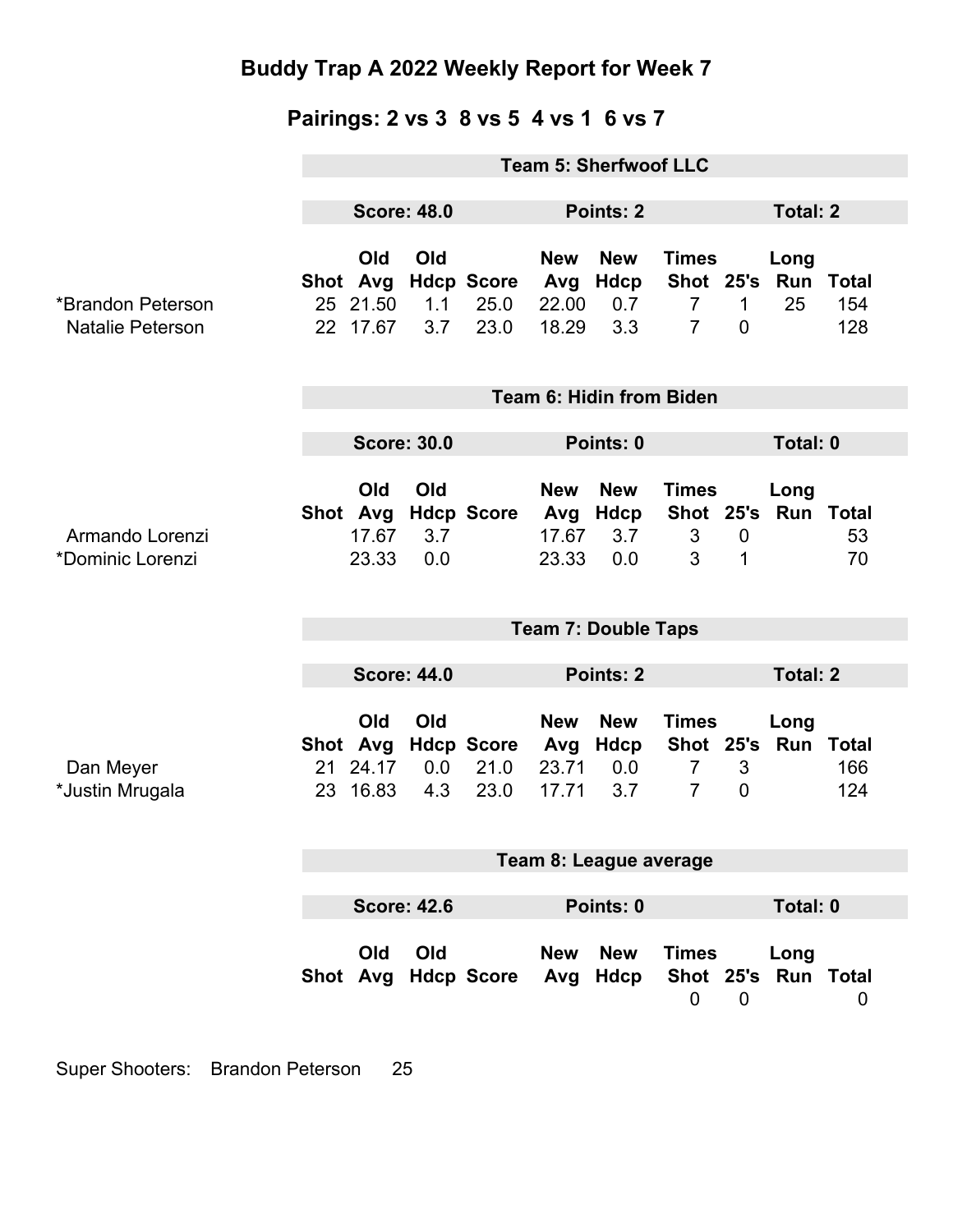**Pairings: 2 vs 3 8 vs 5 4 vs 1 6 vs 7**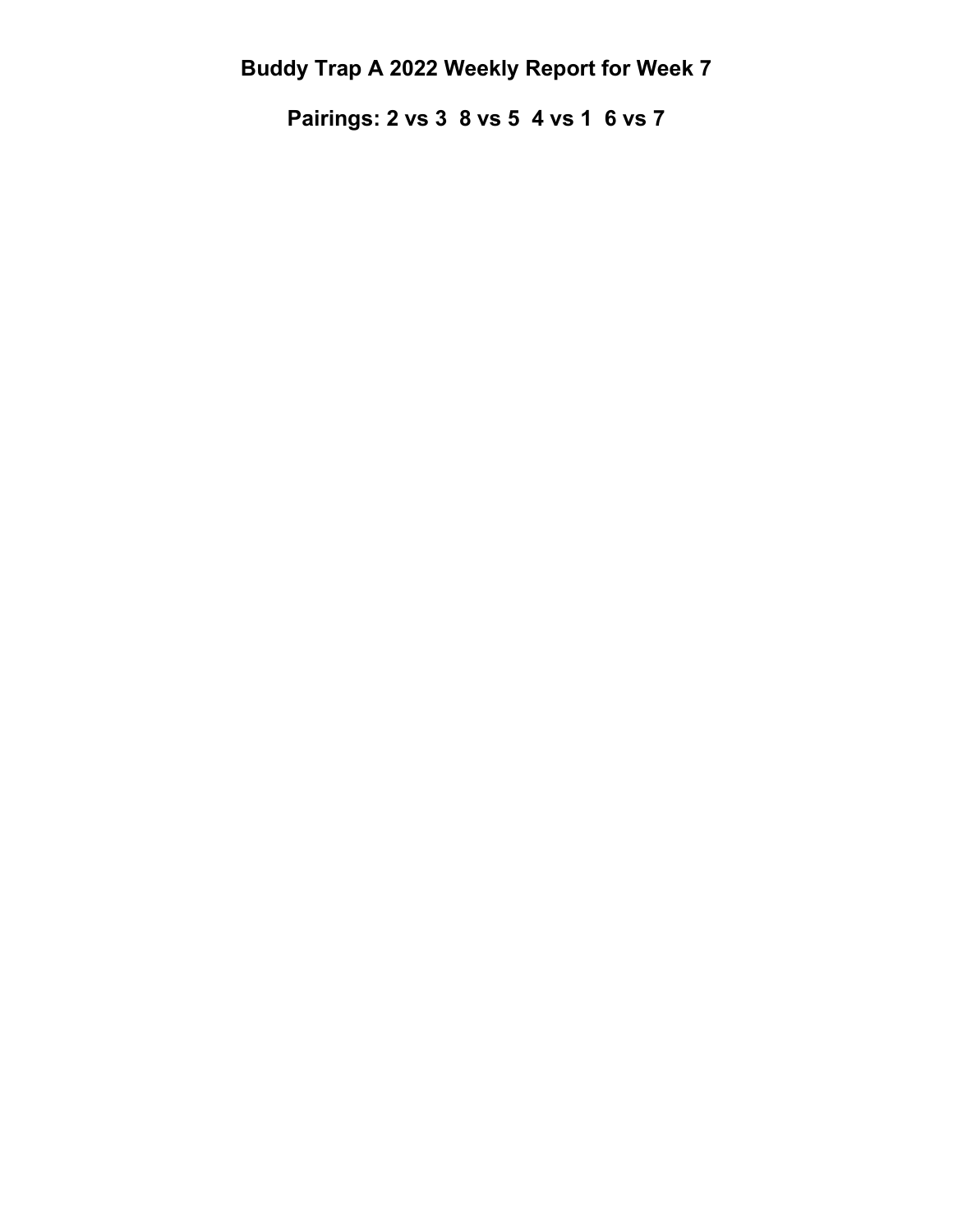### **Pairings: 2 vs 3 8 vs 5 4 vs 1 6 vs 7**

### **Buddy Trap A 2022 Team Standings through week 7**

| Team 7        | <b>Double Taps</b>      | 2.0 |                                |
|---------------|-------------------------|-----|--------------------------------|
| Team 5        | <b>Sherfwoof LLC</b>    | 2.0 |                                |
| Team 3        | <b>Liars Never Lose</b> | 2.0 |                                |
| <b>Team 1</b> | <b>Clay Killaz</b>      | 2.0 | <b>WINNER OF THE FIRST 3RD</b> |
| Team 8        | League average          | 0.0 |                                |
| Team 6        | <b>Hidin from Biden</b> | 0.0 |                                |
| Team 4        | <b>Team Kragness</b>    | 0.0 |                                |
| Team 2        | <b>Shoot Happens</b>    | 0.0 |                                |